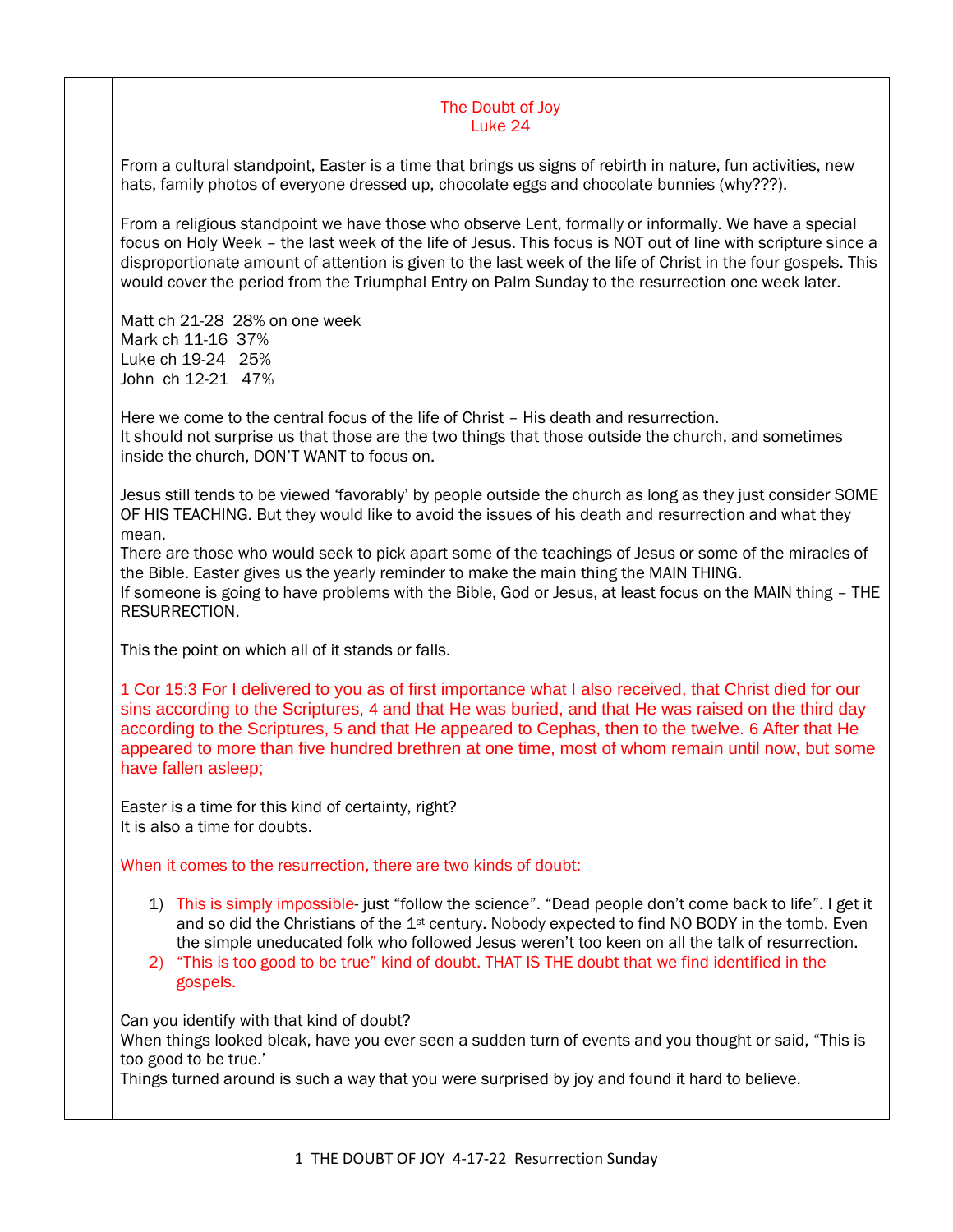This is the kind of doubt that some disciples experienced after the resurrection.

Luke 24:36 While they were telling these things, He Himself stood in their midst and \*said to them, "Peace be to you." 37 But they were startled and frightened and thought that they were seeing a spirit. 38 And He said to them, "Why are you troubled, and why do doubts arise in your hearts? 39 See My hands and My feet, that it is I Myself; touch Me and see, for a spirit does not have flesh and bones as you see that I have." 40 And when He had said this, He showed them His hands and His feet.

41 While they still could not believe *it* because of their joy and amazement, He said to them, "Have you anything here to eat?"

42They gave Him a piece of a broiled fish; 43and He took it and ate *it* before them.

Chad Bird: So, when the resurrected Jesus appeared to his disciples, "they still disbelieved for joy." This is a different kind of doubt. A joyous doubt. A happy incredulity at the marvelous ways of God. It's not really unbelief as much as over-belief—an overwhelming flood of happiness based on God's shocking love.

If you're here this morning and you have doubts, let them be doubts rooted in an understanding that it just seems too good to be true.

We see another interesting encounter with the risen Christ in Matt 28

16 But the eleven disciples proceeded to Galilee, to the mountain which Jesus had designated. 17 When they saw Him, they worshiped *Him;* but some were doubtful.

They worshipped but were doubtful. Why?

We don't know exactly, but it seems likely that they were doubtful because they saw Jesus die and now, he was alive.

## What do we do with our doubts like this?

Worship our way through them. Reckon them as too good to be true and lean on the character of God to keep us anchored. We don't count on our faith per se. Christianity is not faith in faith. It is faith in Christ. We count on God as he is revealed in scripture.

The psalmists often process their doubts and questions in the context of worship. They cry out to God in pain, despair, and frustration, but they do it from a heart that is trusting in ultimate goodness of His heart.

There is historical reliability of the biblical record. This book has been poked and examined by skeptics for hundreds of years and no one has offered a better explanation for what happened than that given in the gospels – Jesus rose from the dead.

I've heard the argument that "something unusual or extraordinary happened that Sunday after the death of Christ, but it wasn't a physical resurrection. The resurrection story was pieced together to form an explanation."

BUT WHY? If there were a plausible explanation, why make up another story? If something happened that was so extraordinary that it changed the lives of the fearful disciples and gave them courage to defy the Jewish leaders and the Romans at the risk of death, why make up a lie?

Just go with the truth. They DID.

"BUT WAIT….the whole resurrection thing is impossible." Why? It's only impossible if you say and believe that there is no God. Can you prove there is no God? Deep down in the places in your soul that keep you awake at night, do you ever doubt your unbelief?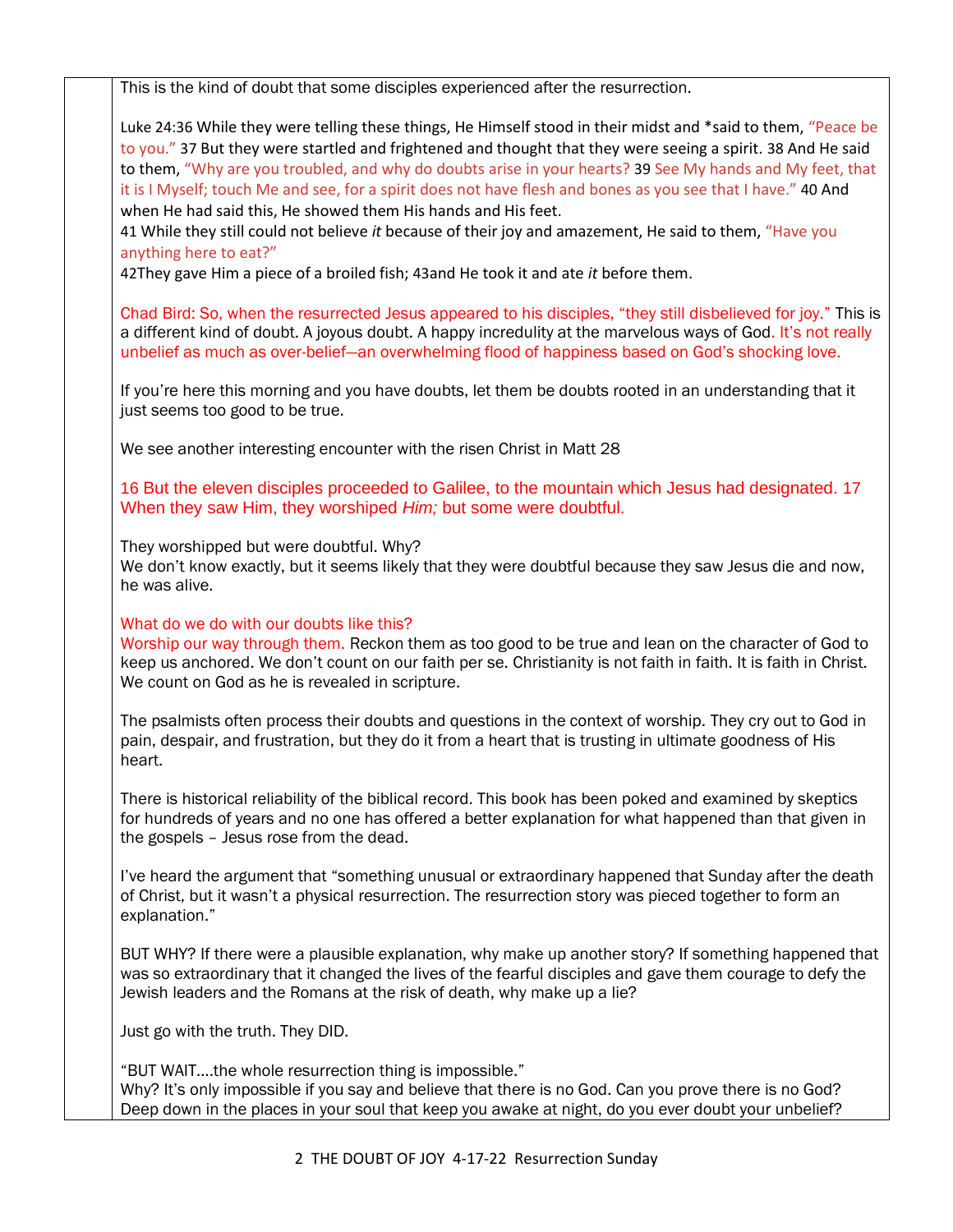Do you ever doubt your doubts? IF NOT, WHY NOT? Do you ever doubt that there is NO EVIDENCE FOR God? I'm afraid that when it comes to the issue of Christ and the resurrection, too many people are too comfortable with spiritual apathy. Biblically, that apathy is not neutral; it is a form of hostility toward God. In their apathy they willingly ignore some evidence in order to avoid the implications of what the existence of God means. EX: Young man in France the existence of God and he reaches this conclusion: "If there is a God, then he can tell us how to live. If there isn't a God, then life has no real meaning. If the first, then I don't want to live that way; if the later, I CAN'T live that way." There is a problem for the response of secular naturalist, i.e. the who says "This resurrection can't be." Why is he so sure that "this can't be?" Because the philosophical secular naturalist has a prior commitment to a belief that the material world is all there is. But there is NOTHING about the nature of this world or our experience in this world that DEMANDS a pure naturalistic approach. It is a choice, not an empirical necessity. C.S. Lewis -Reflections on the Psalms: The real reason why I CAN accept as historical a story in which a miracle occurs is that I have never found any philosophical grounds for the universal negative proposition that miracles do not happen. In that naturalist worldview, there is no such thing as God or supernatural intervention. Thus, a resurrection is impossible, or so the naturalist believes. The secular naturalist can only BELIEVE there is no God. He certainly can't prove it. Science doesn't even have the proper categories to prove the non-existence of a spiritual being. The naturalist approach demands more of science than it can produce. If he is consistent, the naturalist would admit that his or her system is built on faith, not scientific or philosophical necessity or certainty. The bottom line is that there is a faith component to belief in God and to unbelief. There is a faith component to believing in the resurrection AND TO NOT believing in the resurrection. At least the biblical account gives a plausible and consistent explanation for what transformed the early disciples from fearful followers to world changing witnesses (martyrs). If we experience times of doubt, we can pray like the father in Mark 9:24 "Lord, I believe. Help my unbelief." If you are going to doubt the resurrection, the doubt should be grounded in joy and amazement because it simply seems too good to be true. GIVEN THE REALITY OF THE RESURRECTION, HOW SHOULD WE THEN LIVE? Jesus didn't just rise from the dead for show. He rose and came back to give his disciples their primary mission. Jesus gives his disciples some final words of encouragement and instruction. Luke 24: 44 Now He said to them, "These are My words which I spoke to you while I was still with you, that all things which are written about Me in the Law of Moses and the Prophets and the Psalms must be fulfilled." 45 Then He opened their minds to understand the Scriptures, 46 and He said to them, "Thus it is written, that the Christ would suffer and rise again from the dead the third day, 47 and that repentance for forgiveness of sins would be proclaimed in His name to all the nations, beginning from Jerusalem. 48 You are

3 THE DOUBT OF JOY 4-17-22 Resurrection Sunday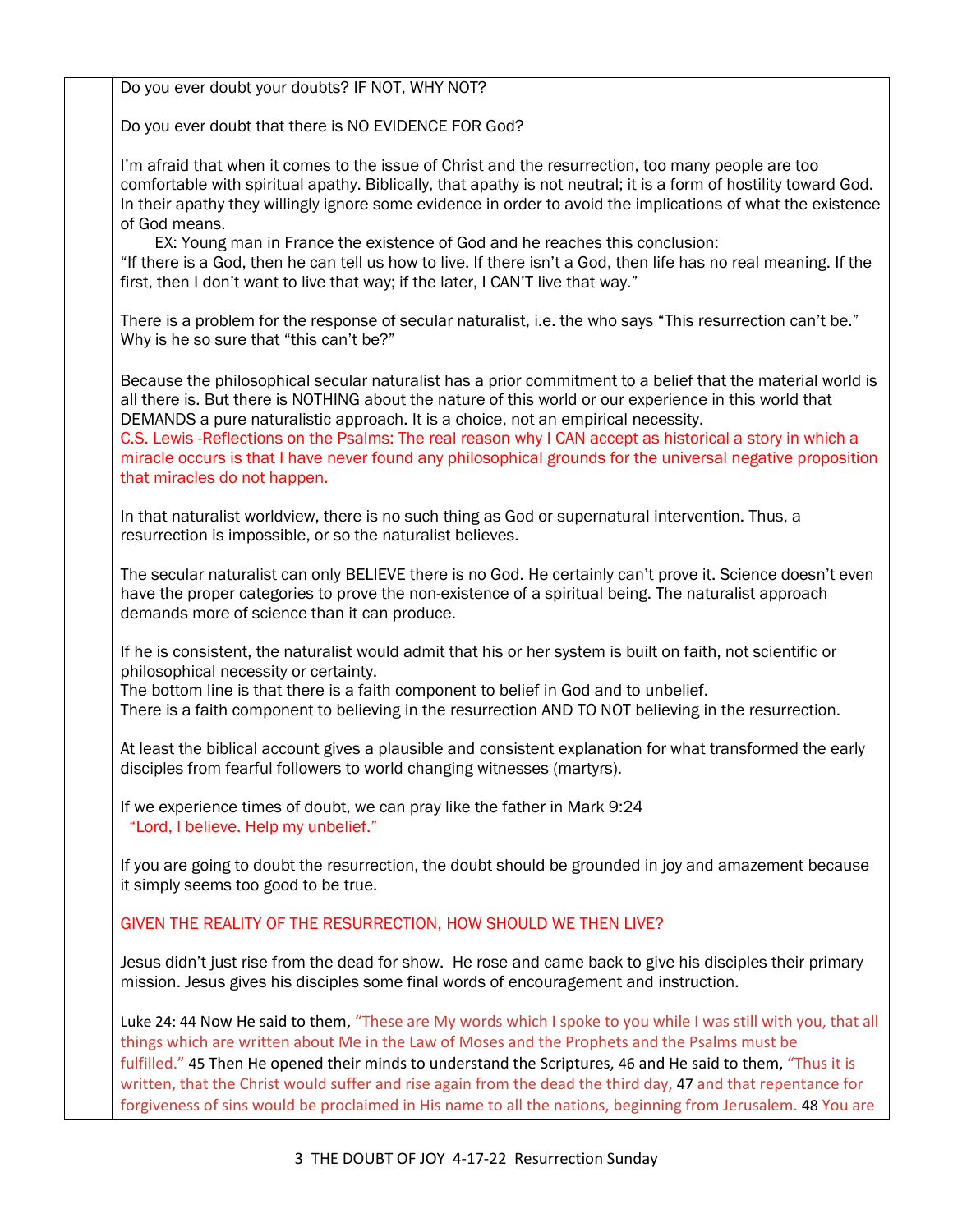witnesses of these things. 49 And behold, I am sending forth the promise of My Father upon you; but you are to stay in the city until you are clothed with power from on high."

The disciples weren't motivated by warm fuzzy feelings of nostalgia in remembering what Jesus said or did. They were captivated and commissioned by the Risen Lord. They wanted to proclaim light in a world of darkness. They proclaimed Good News of Christ and the kingdom of God. With the good news was a call to repent, which didn't always go over to well. People don't like to admit that they are wrong. WE don't like to admit it. The flip side of faith in Christ is repentance, not just of the "sin" we were doing, but of being our own arbiter of truth, of being our own God.

At the core of what we call unbelief isn't unbelief at all. It is a competing belief, a belief in self.

The resurrection of Christ shows that there is one greater than us who is worthy of our trust and worship. The Christ followers acknowledged their need for a savior, not just another good example to follow. In walking with Christ, they'd seen too much, they knew too much to deny.

The lives of the early disciples were transformed because they saw Jesus die and come back to life again.

We all know that we often need a passport to legally travel from one country to another. There was talk of a vaccine passport in certain states or certain areas of business.

One day those issues will come to an end for us, either by our death, the total breakdown of society or the return of Christ.

Ultimately, the only passport that is needed is a Resurrection Passport, which is stamped on the hearts of those who trust Christ alone for eternal life.

Have you trusted Him?

- The ABC's of a Trust Transfer –
- •
- A Admit that you can't save yourself and that you need grace That means there is GOOD NEWS FOR YOU
	- B- Believe that Jesus is the only Wisdom and Savior who can forgive your sin and heal your heart
	- C- confess to God that you want to trust Jesus as your savior and Lord. (Rom 10:9)